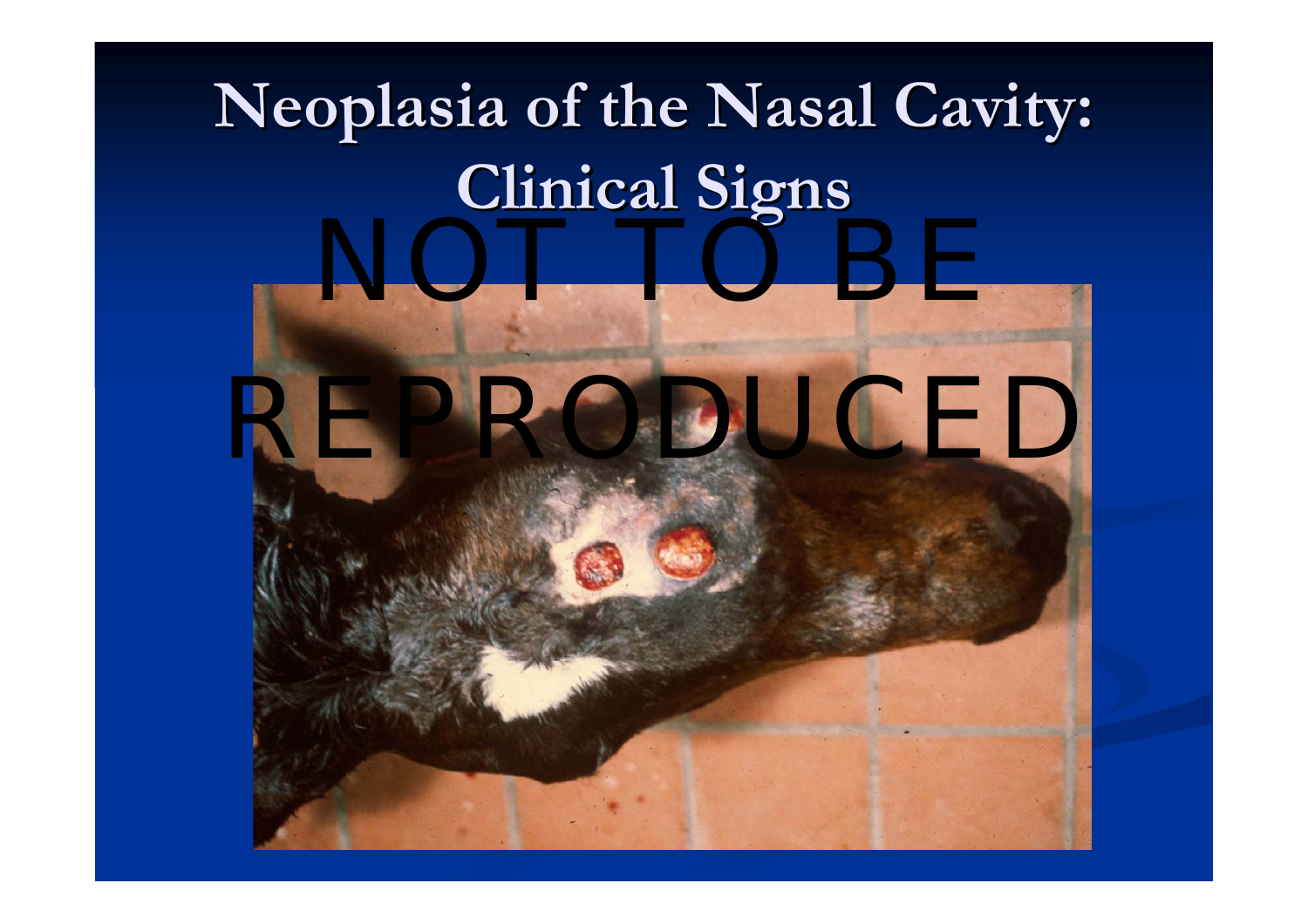# **Neoplasia of the Nasal Cavity Neoplasia of the Nasal Cavity Pathology Pathology**

 Origin Nasal passages  $\blacksquare$  Maxillary sinus **Tumor types**  $\blacksquare$  Carcinoma  $\blacksquare$  Sarcoma  $\blacksquare$  Sequella  $\blacksquare$  Bony erosion Extension e.g. through cribriform plate NOT TO BE A REPORT OF THE SERVICE OF THE SERVICE OF THE SERVICE OF THE SERVICE OF THE SERVICE OF THE SERVICE O<br>NOTE: The Beauty of the Service of the Service of the Service of the Service of the Service of the Service of represent the contract of the contract of the contract of the contract of the contract of the contract of the contract of the contract of the contract of the contract of the contract of the contract of the contract of the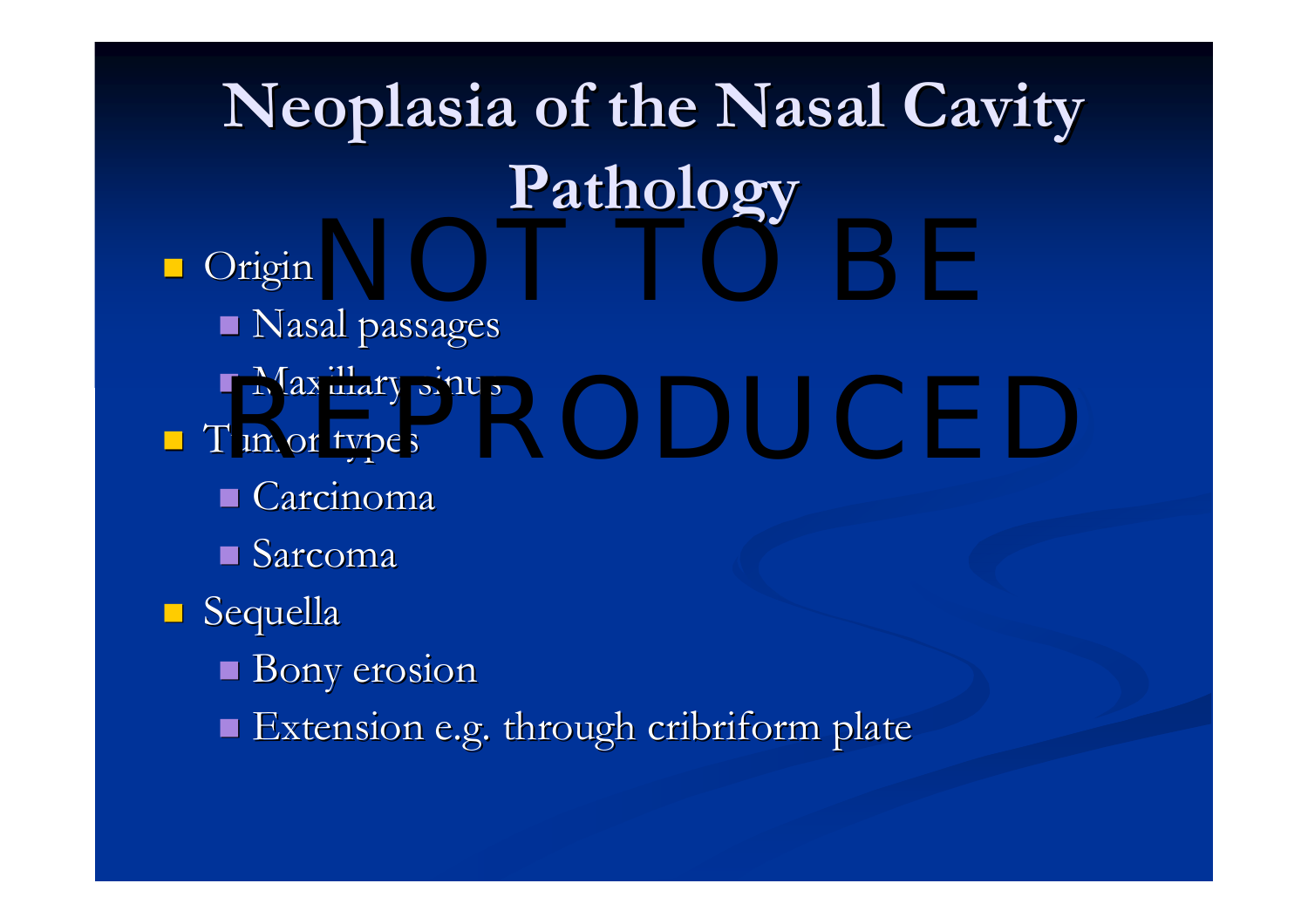## **Neoplasia Neoplasia of the Nasal Cavity of the Nasal Cavity**

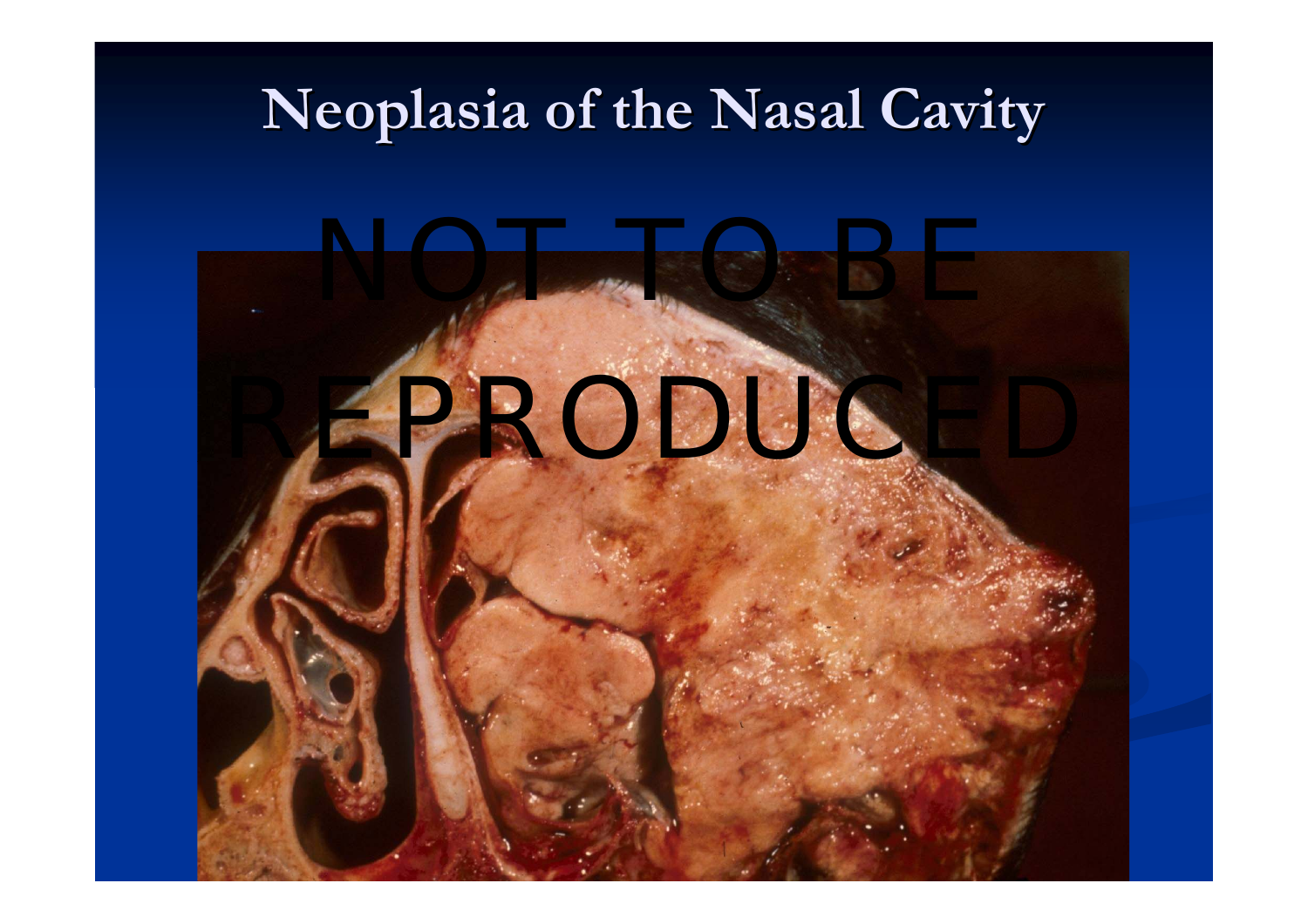**Other Noninfectious Disease of Upper Respiratory Tract** NOT DE L'ANGELIA DE L'ANGELIA DE L'ANGELIA DE L'ANGELIA DE L'ANGELIA DE L'ANGELIA DE L'ANGELIA DE L'ANGELIA DE<br>Notas de l'Angelia de l'Angelia de l'Angelia de l'Angelia de L'Angelia de L'Angelia de L'Angelia de L'Angelia

 $\blacksquare$  Laryngeal paralysis ■ Idiopathic laryngeal hemiplegia ("roarer" )  $\blacksquare$  Epiglottic entrapment Pharyngeal lymphoid hyperplasia Pharyngeal lymphoid hyperplasia  $\blacksquare$  Laryngeal edema - traumatic  $\blacksquare$  Smoke inhalation  $\blacksquare$  $-$  thermal injury aryngeal paralysis<br>• Idiopathic laryngeal hemiplegia ("roarer")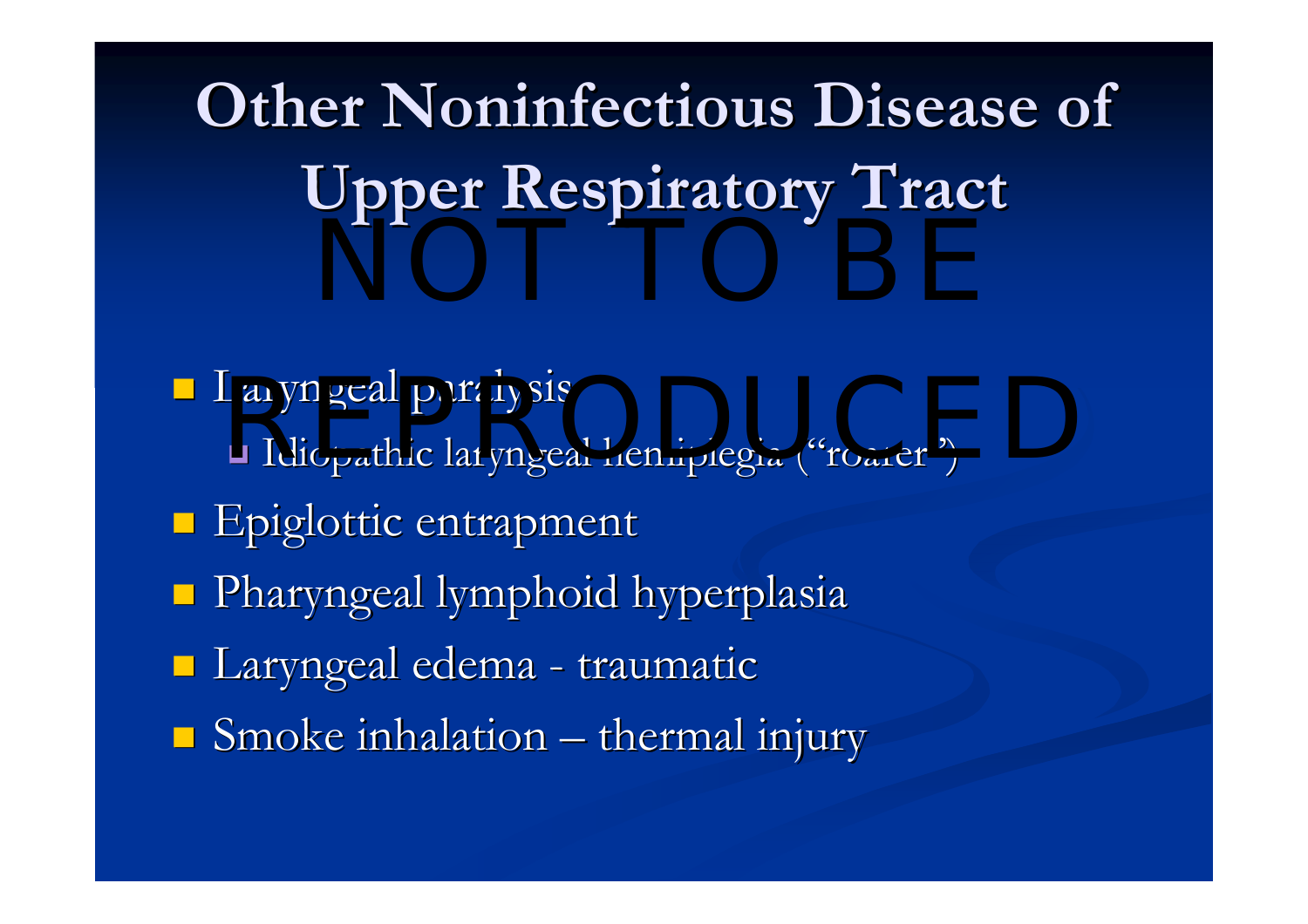## **Idiopathic Laryngeal Idiopathic Laryngeal Hemiplegia Hemiplegia (Roarer) (Roarer)** ACHAPIC SIA (ACAICI)

- $\blacksquare$  Left recurrent laryngeal degeneration (axonopathy) with paralysis paralysis
- Left arytenoid cartilage immobile Left arytenoid cartilage immobile eft arytenoid cartilage immobile<br>eft dorsal and lateral cricoarytenoideus muscle atrop
- **Left dorsal and lateral cricoarytenoideus muscle atrophy**
- Cause unknown
- **Service Service** Results in incomplete dilation of larynx
- **DD:** secondary nerve damage (Wallerian degeneration) e.g. strangles, lymphosarcoma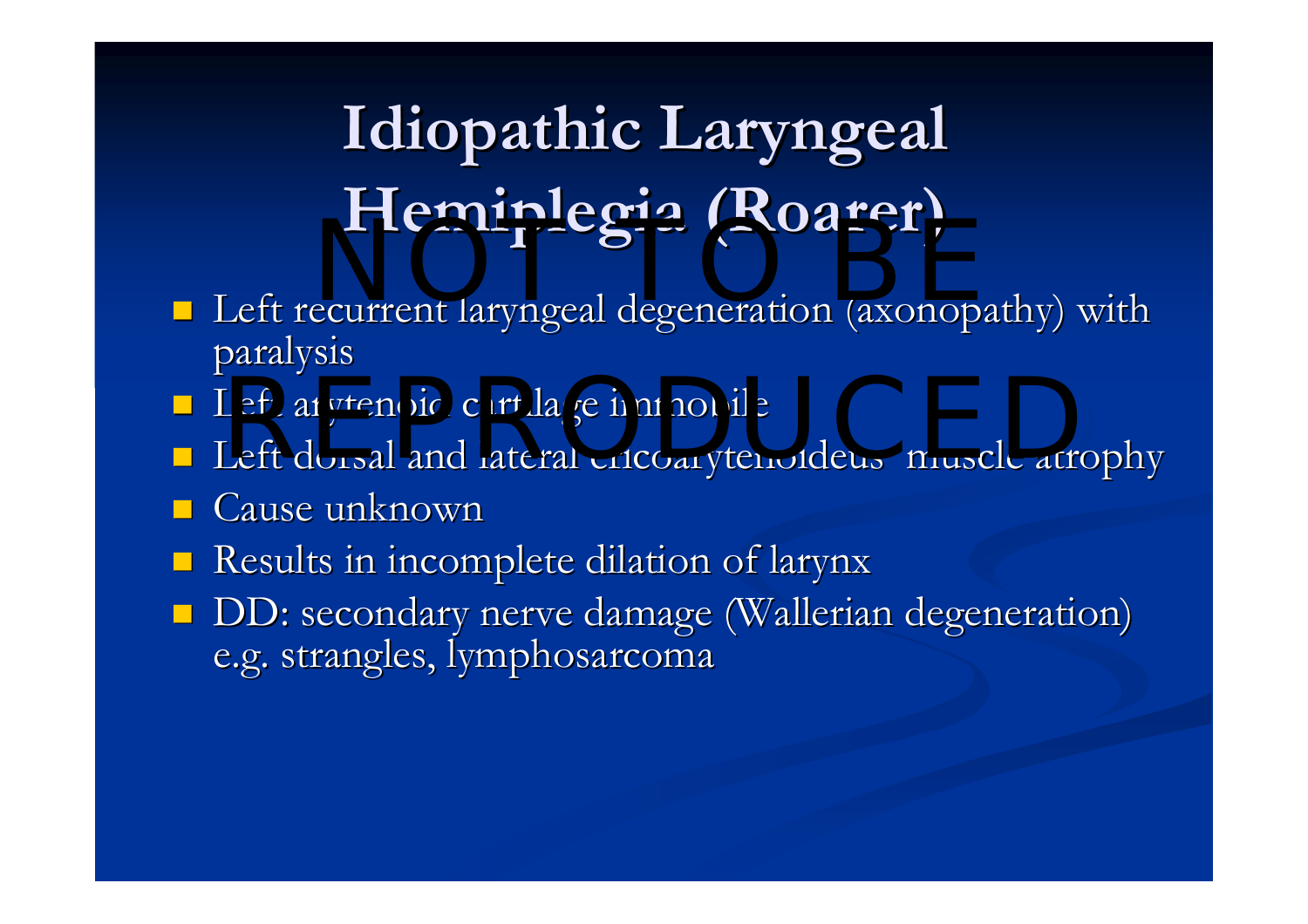**Idiopathic Idiopathic Hemiplegia Hemiplegia (Roarer) – note unilateral muscle unilateral muscle atrophy atrophy**

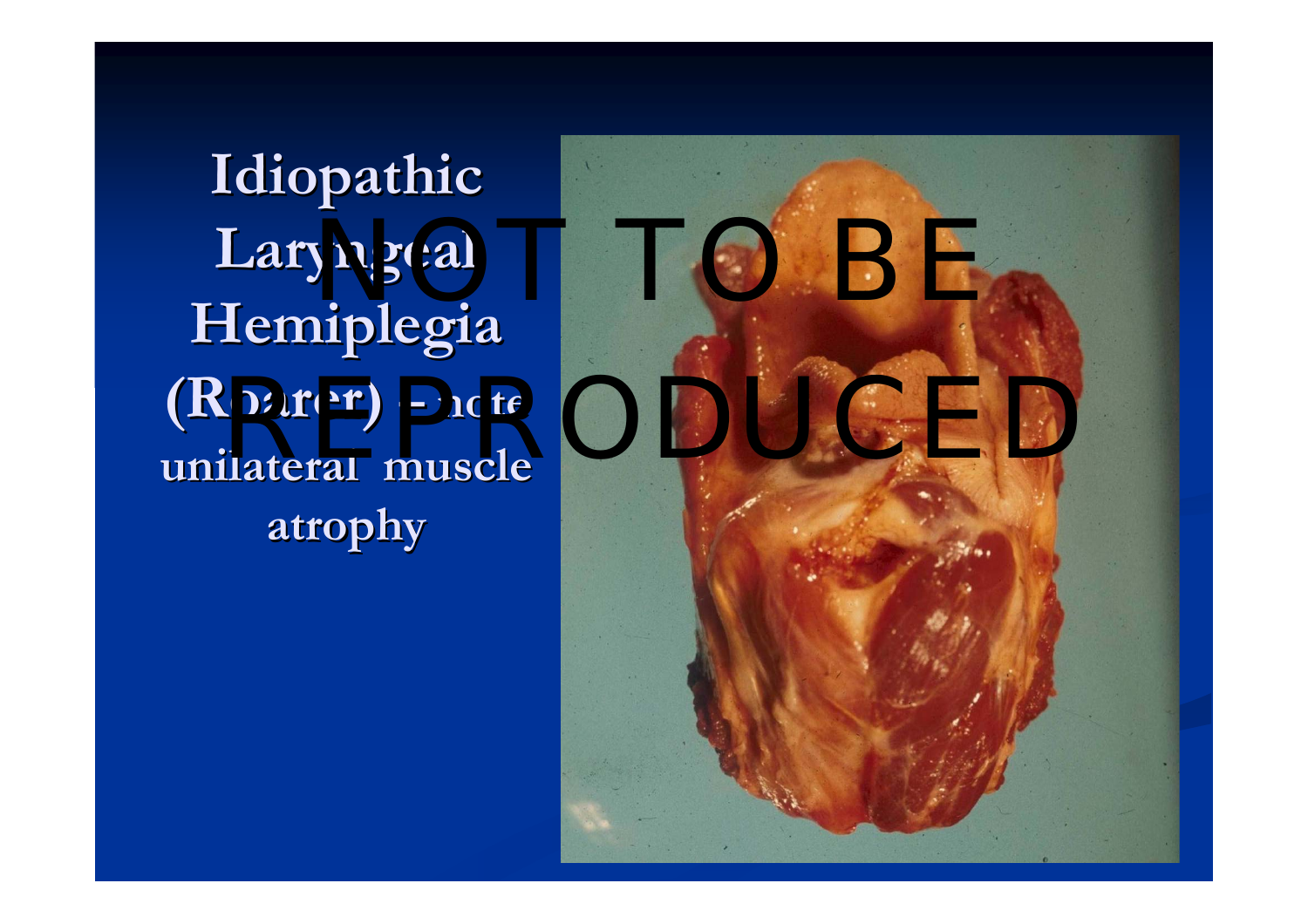### **Epiglottic entrapment**

Reduced performance and obstructive respiratory disease

ensease<br>Epiglottal lesions Hypoplasia (congenital) **Deformaties**  $\blacksquare$  Cysts, etc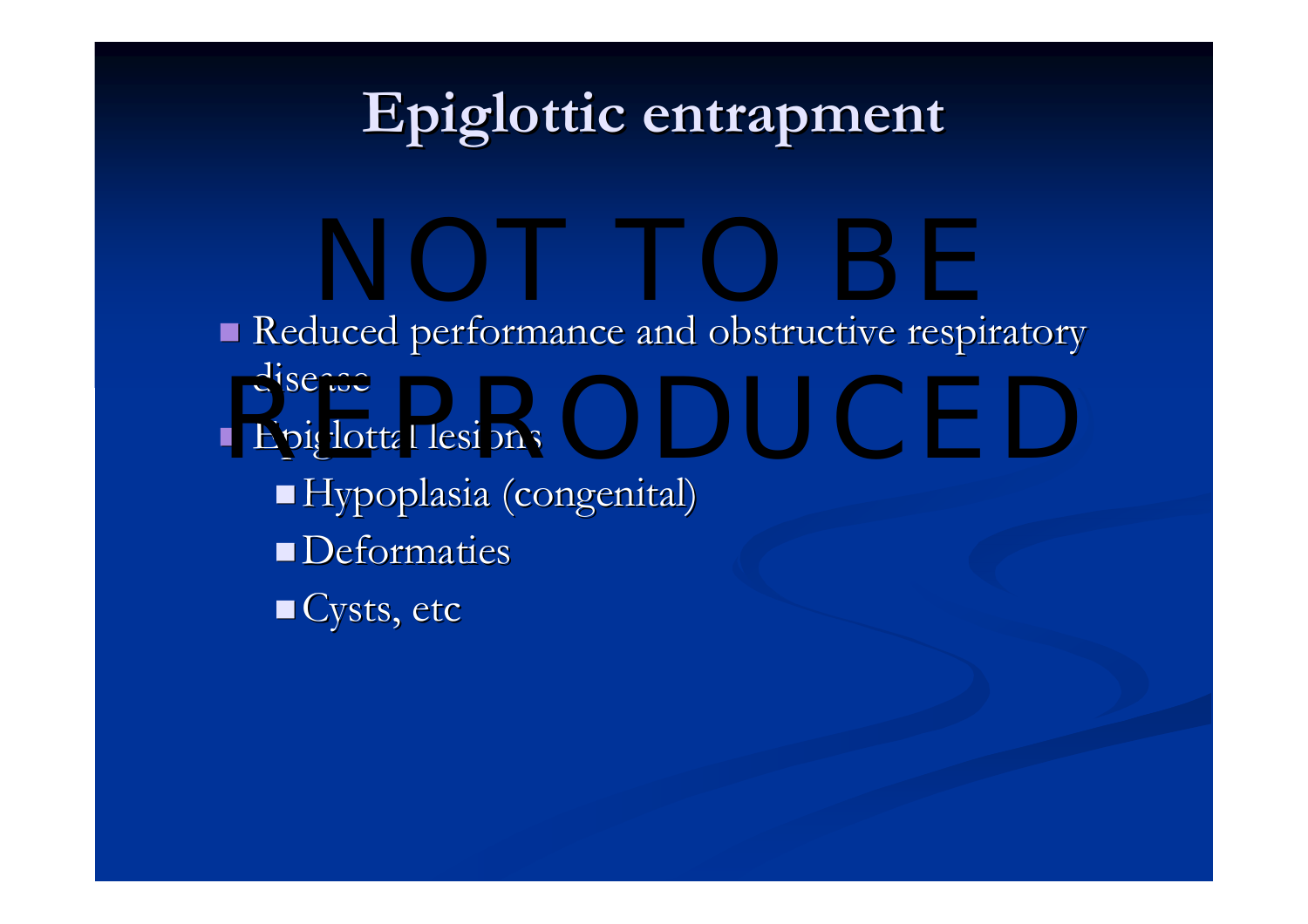# **Epiglottic Epiglottic Entrapment Entrapment**

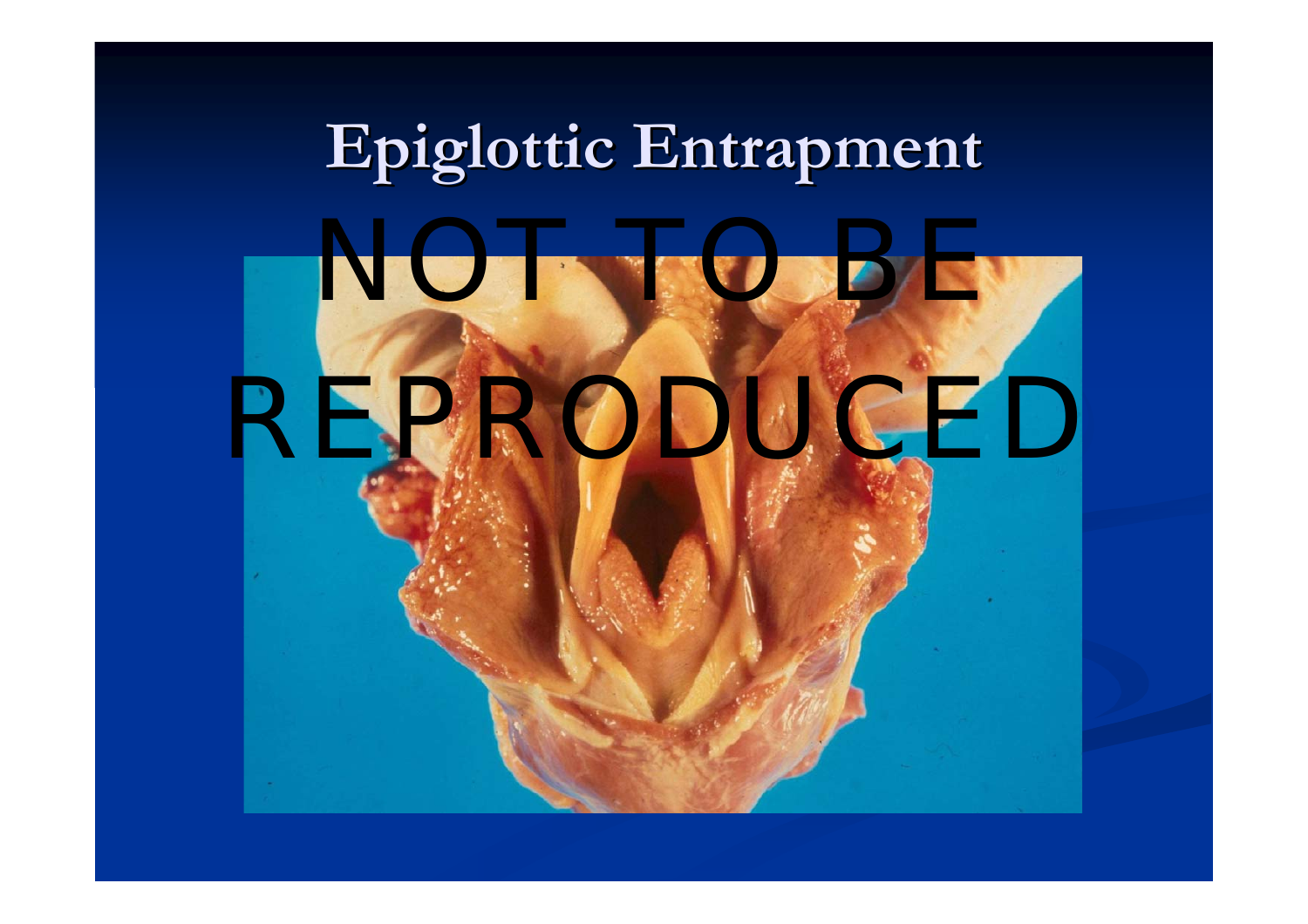# **Equine Pharyngeal Equine Pharyngeal Lymphoid Hyperplasia Lymphoid Hyperplasia**

- 2-3 yr old race horses
- Partial upper respiratory obstruction Partial upper respiratory obstruction
- **E** White foci or occasionally nodules in pharynx
- **E** Cause unknown, presumably excessive antigenic stimulation